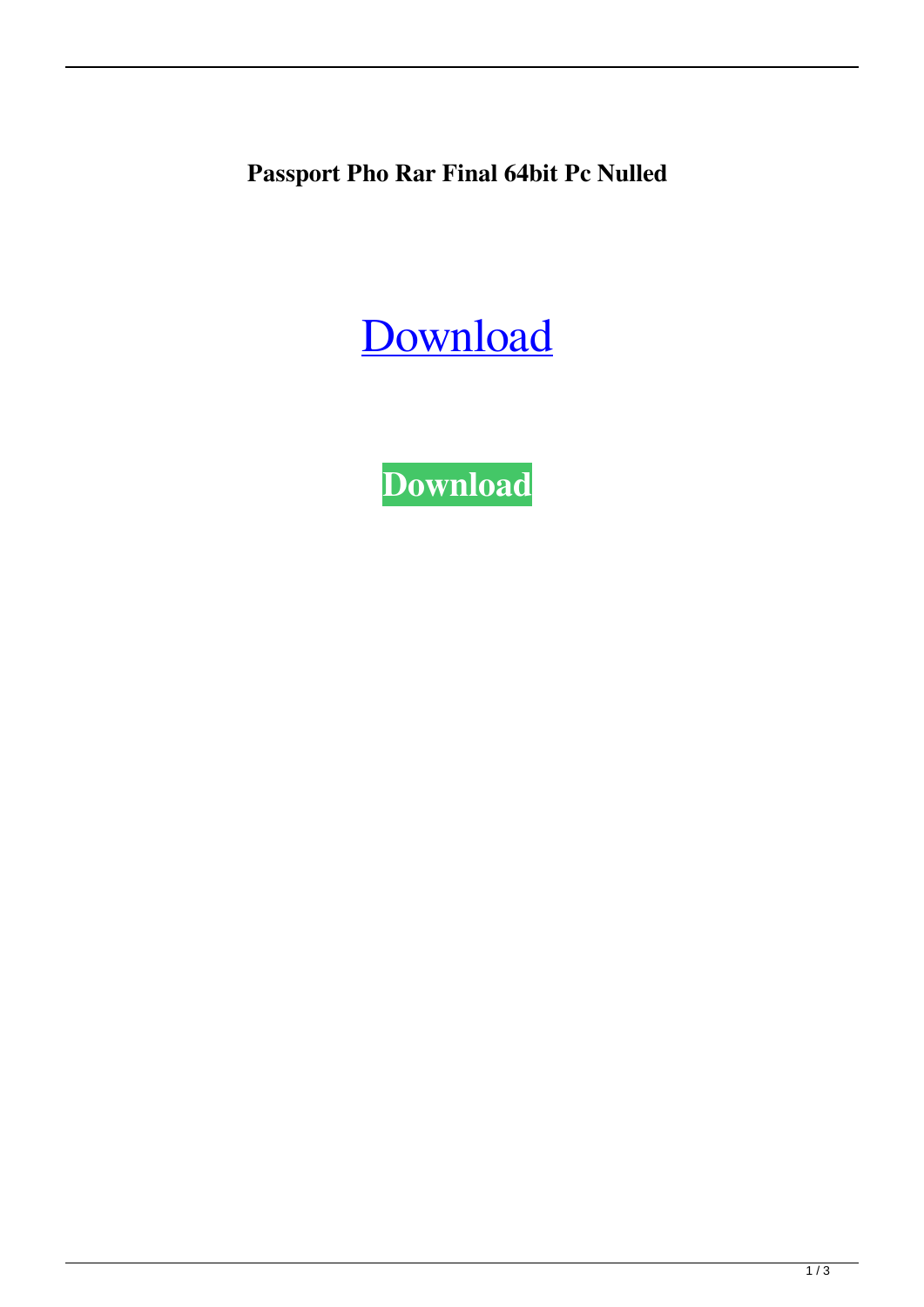Activation 35 of Kaidalite. Manual image URL: Dt:2014-02-04 11:41:17. pp\_image.jpg" alt "pp\_image".